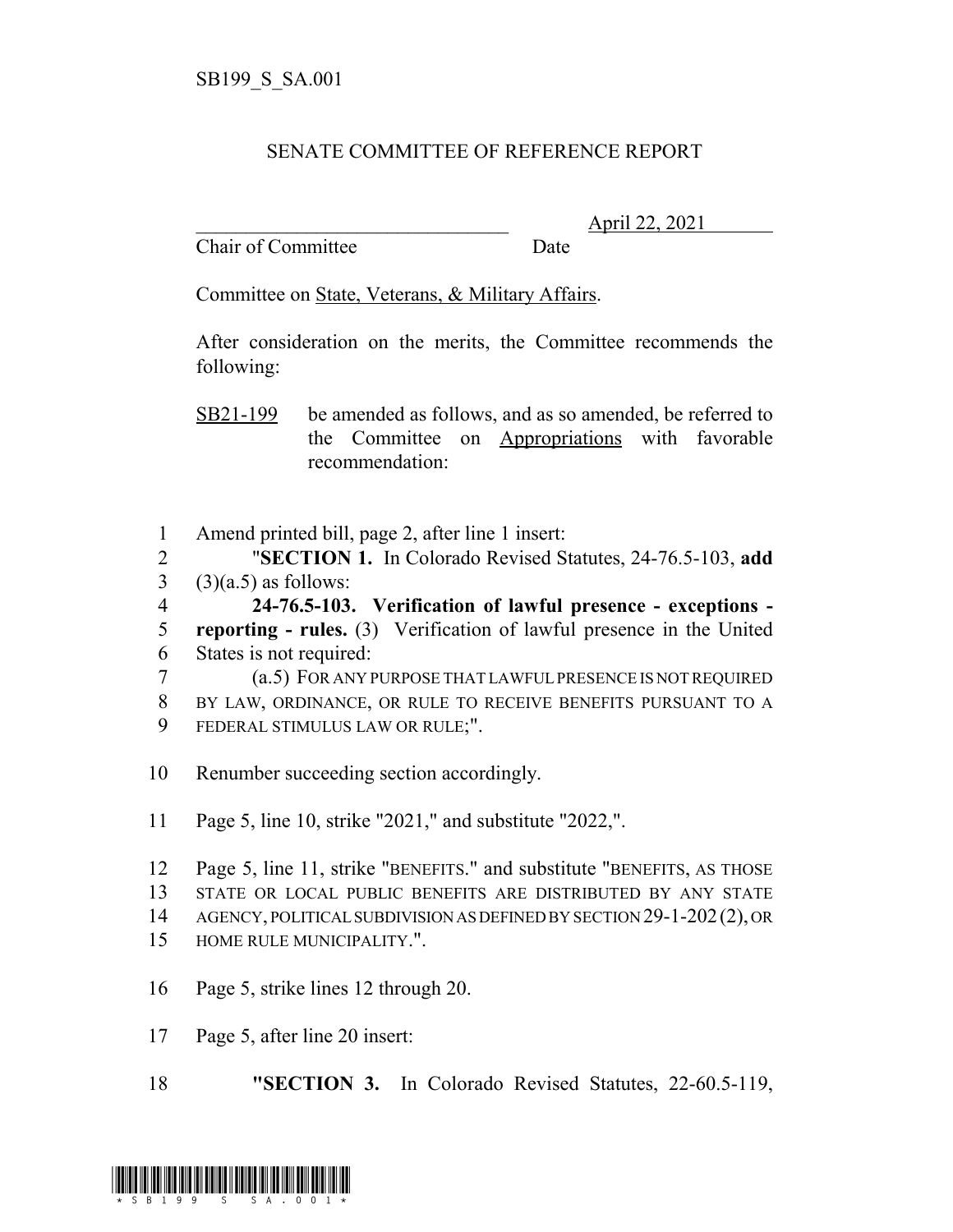**amend** (1) as follows:

 **22-60.5-119. Applications for licenses - authority to suspend licenses - rules.** (1) Every application by an individual for a license issued by the department of education or any authorized agent of such department shall require the applicant's name AND address, and EITHER THE APPLICANT'S social security number, THE APPLICANT'S INDIVIDUAL TAXPAYER IDENTIFICATION NUMBER, OR ANOTHER DOCUMENT VERIFYING THE APPLICANT'S IDENTITY AS DETERMINED BY THE STATE BOARD OF EDUCATION.".

- Renumber succeeding sections accordingly.
- 11 Page 5, line 27, strike "social security" and substitute "social security".
- 12 Page 6, line 1, strike "<del>number.</del>" and substitute "number.".
- 13 Page 6, strike lines 15 through 21 and substitute "article 72 of this title. IF THE APPLICANT DOES NOT HAVE A SOCIAL SECURITY NUMBER, THE DIVISION, BOARD, OR AGENCY SHALL REQUIRE THE APPLICANT'S INDIVIDUAL TAXPAYER IDENTIFICATION NUMBER, OR ANOTHER DOCUMENT VERIFYING THE APPLICANT'S IDENTITY, AS DETERMINED BY SUCH DIVISION,
- BOARD, OR AGENCY.".
- Page 7, line 3, strike "(a)".
- 20 Page 7, line 4, strike "(a)" and substitute " $\left(\frac{a}{b}\right)$ ".
- Page 7, after line 19 insert:
- 22 "(b) For purposes of this subsection  $(10)$ , an individual is 23 unlawfully present in the United States if the individual is an alien who 24 is not:
- (I) A qualified alien as defined in 8 U.S.C. sec. 1641;

 (II) A nonimmigrant under the "Immigration and Nationality Act", 27 federal Public Law 82-414, as amended; or

- 28 (III) An alien who is paroled into the United States under 8 U.S.C. 29 sec. (d)(5) for less than one year.
- (c) This subsection (10) shall be enforced without regard to race, 31 religion, gender, ethnicity, or national origin.".
- Page 7, line 21, strike "(a)".

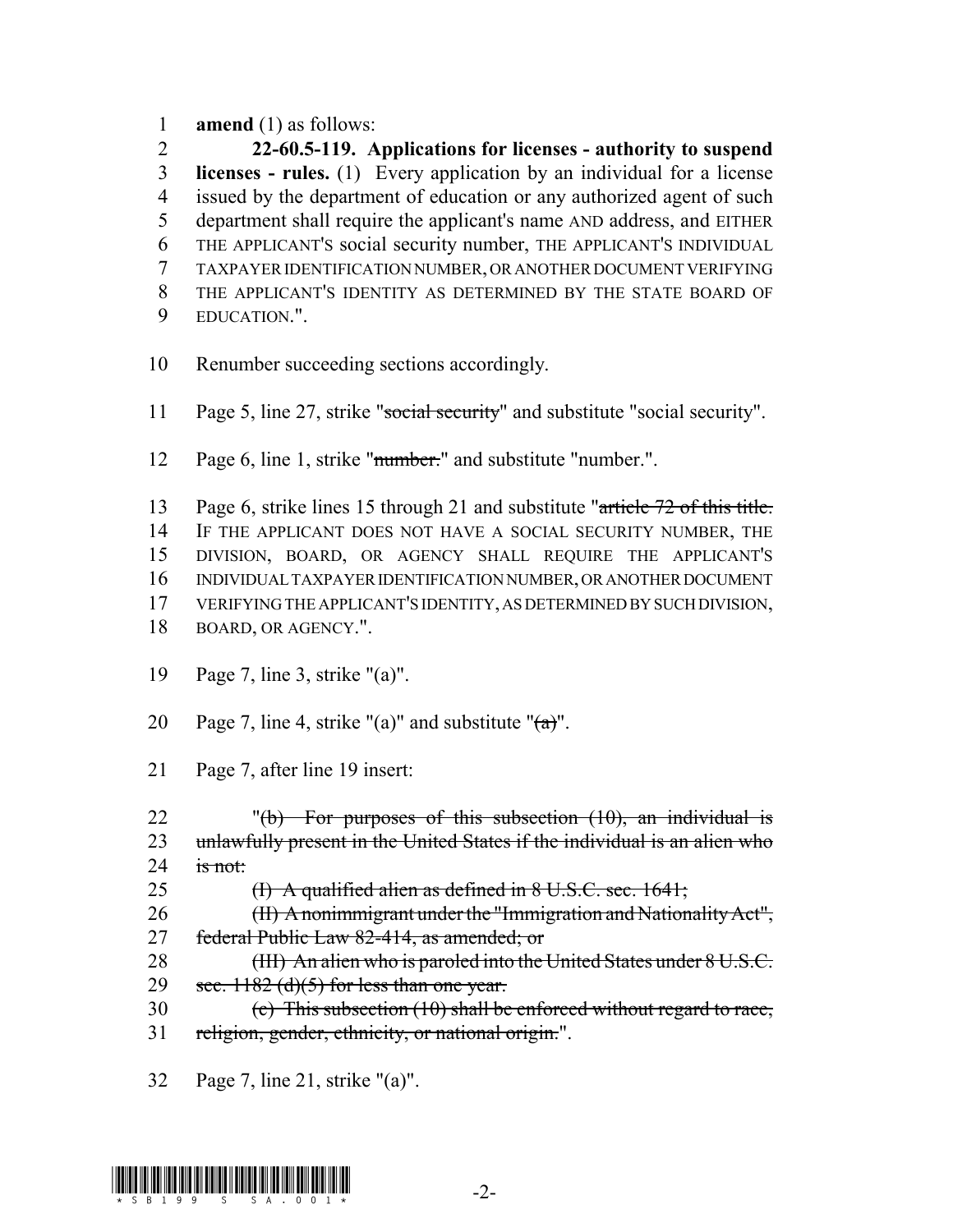- 1 Page 7, line 22, strike "(a)" and substitute " $\left(\frac{a}{b}\right)$ ".
- 2 Page 8, after line 11 insert:
- 3 "(b) For purposes of this subsection  $(2)$ , an individual is 4 unlawfully present in the United States if the individual is an alien who  $5$  is not:
- 6  $\qquad$  (I) A qualified alien as defined in 8 U.S.C. sec. 1641;
- 7 (II) A nonimmigrant under the "Immigration and Nationality Act", 8 federal Public Law 82-414, as amended; or
- 9 (III) An alien who is paroled into the United States under 8 U.S.C. 10 sec.  $1182$  (d)(5) for less than one year.
- 11 (c) This subsection (2) shall be enforced without regard to race, 12 religion, gender, ethnicity, or national origin.".
- 13 Page 8, lines 17 and 18, strike "identification OR voting or public benefit" 14 and substitute "identification, voting, or FEDERAL public benefit".
- 15 Page 8, strike line 22 and substitute "of title 8.".
- 16 page 10, strike line 2.
- 17 Page 10, line 3, strike "DOCUMENT." and substitute "DOCUMENT; OR"
- 18 Page 10, after line 3, insert:
- 19 "(IV) ANY OTHER DOCUMENT VERIFYING THE INDIVIDUAL'S 20 IDENTITY, AS DETERMINED BY THE DIVISION.".
- 21 Page 10, strike lines 4 through 23 and substitute:
- 22 "**SECTION 10.** In Colorado Revised Statutes, 24-21-521, **repeal** 23 (3)(b) and (4) as follows:
- 24 **24-21-521. Commission as notary public qualifications no** 25 **immunity or benefit.** (3) An applicant for a commission as a notary 26 public must:
- 27 (b) Be a citizen or permanent legal resident of the United States 28 or otherwise lawfully present in the United States;
- 29 (4) The secretary of state shall verify the lawful presence in the 30 United States of each applicant through the verification process outlined
- 31 in section 24-76.5-103 (4).".